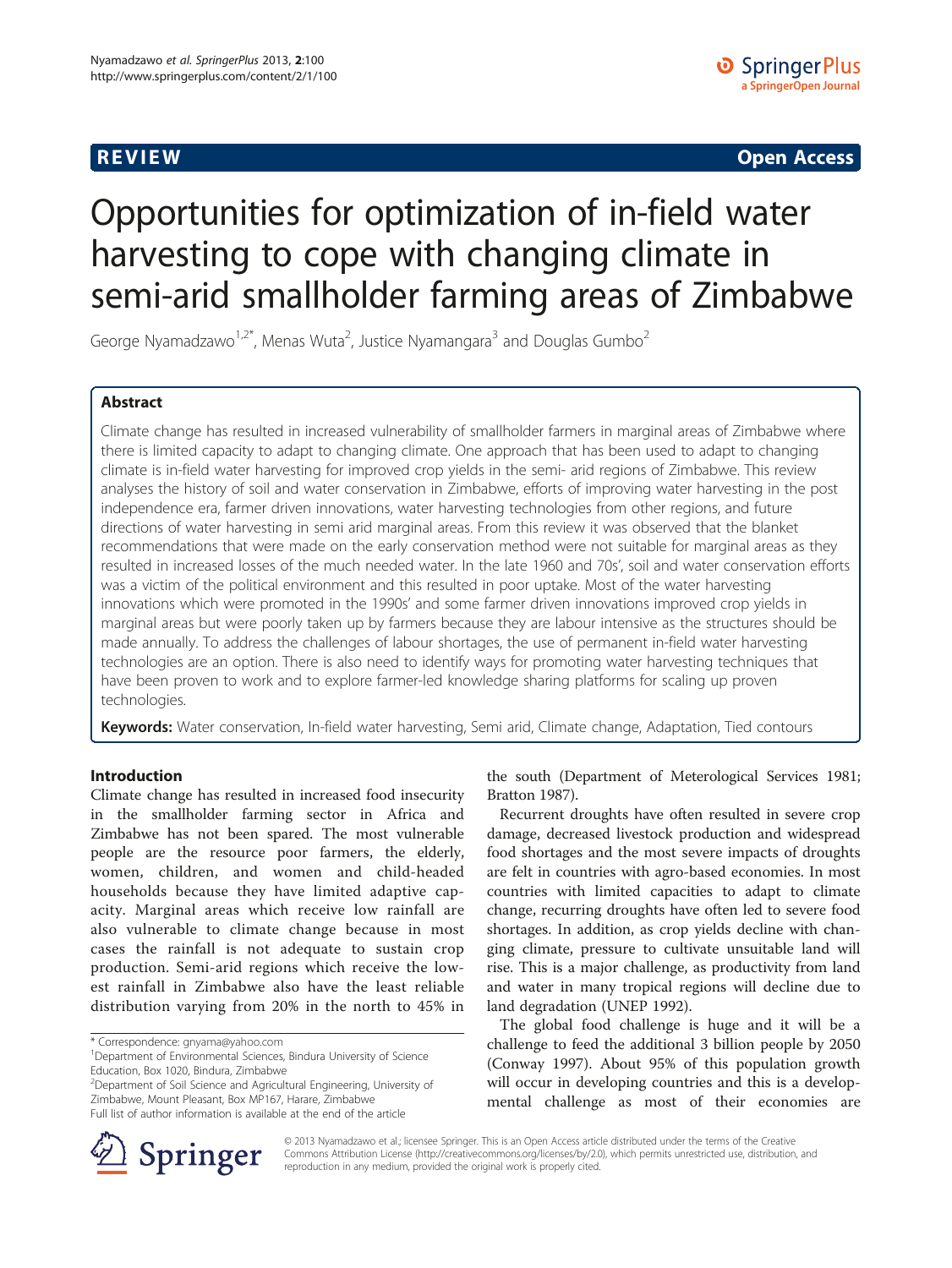agricultural based. The majority, or two thirds of the poorest people in the world are found among the 1.1 billion farmers who make their living from agriculture (Rockström [2002](#page-8-0)). In Zimbabwe which is one example of an agro-based economy, households have been facing perennial drought related food shortages and they have been surviving on donor funded food aid programmes. In 2011/2012 season, the estimated number of people requiring food aid stood at 1.7 million (World Food Program of the UN [2012](#page-8-0); The Zimbabwe Independent [2012](#page-8-0); The Herald [2012](#page-8-0)), while in 2010/2011, it was estimated that 1.4 million people required food aid in Zimbabwe.

Climate change models have projected a decrease in rainfall in southern Africa (New et al. [2006\)](#page-7-0), and research has already shown the same trends (Nyagumbo et al. [2009a](#page-8-0)). Decreasing rainfall in semi arid regions implies worsening food shortages if the current farming practices do not improve. Decreasing rainfall is a challenge as most of the agricultural systems of southern Africa are predominantly rain-fed as irrigation systems are not well developed (Camberlin et al. [2009\)](#page-7-0). Thus, we are faced with huge water for food challenge, and the focus should be on upgrading rain-fed smallholder farming in tropical environments characterized by frequent droughts and mid-season dry spells.

In addition, most of the rainfall received in semi arid regions is lost as runoff, and very little water is harvested for plant growth or future use. In Zimbabwe, losses >50% of received rainfall have been reported (Nyamadzawo et al. [2012\)](#page-8-0). High levels of runoff losses in smallholder farming areas do not only limit water availability, but are also an erosion hazard and cause nutrient losses (Elwell and Stocking [1988\)](#page-7-0). Researchers studying soil erosion are in agreement that parts of Zimbabwe's smallholder areas face serious erosion problems (e.g. Elwell and Stocking [1988;](#page-7-0) Whitlow [1988](#page-8-0)). Whitlow and Campbell ([1989\)](#page-8-0) reported that over 25% of the smallholder areas are severely eroded and this has been cited as one of the major causes of poor yields.

In Zimbabwe rainfall is the principal water resource for agriculture. However, the rainfall exhibits a high degree of inter-annual variability. Droughts of several years duration, such as that which occurred from 1981 to 1984 have been recorded in southern Africa (Tyson [1986](#page-8-0)) and from 1959 to 2002; Zimbabwe experienced 15 droughts occurring on average, every 2 to 3 years (World Bank [2009\)](#page-8-0). In some semi-arid smallholder farming regions the rainfall patterns and distribution have changed and there has been an increase in the average duration of intra-seasonal dry spells (New et al. [2006](#page-7-0)). All this has resulted in perennial food shortages due to insufficient rainfall which causes poor yields. It is becoming increasingly clear that to face the food challenge over the coming 50 years, combined efforts

of developing climate smart rainfed and irrigated agriculture will be required (Rockström [2002\)](#page-8-0). However, irrigation is too costly make an impact on rural households' food security for the near future. To reduce the vulnerability to smallholder farmers in semi-arid regions to climate change and variability, and to increase the resilience to climate change there is need to optimize in-field water harvesting techniques so as to improve crop yields. It is therefore imperative to investigate the options to increase water productivity in rain-fed agriculture for increased food production. With improved in-field water harvesting, harvested rainfall can possibly sustain crop production during the mid-season dry spells and this will reduce crop failures and may ultimately lead to improved household food security.

In-situ rain water harvesting, involves the use of methods that increase the amount of water stored in the soil profile by trapping or holding the rain where it falls, and it involves small movements of rainwater as surface runoff, in order to concentrate the water where it is required (UNEP [1997\)](#page-8-0). Water harvesting retains moisture in-situ, through structures that reduce runoff from fields and hold water long enough to allow it to infiltrate. Improved in-field water harvesting can increase the time required for crop moisture stress to set in and thus can result in improved crop yields. Improved water harvesting may result in improved crop yields, food security and livelihood among households. Water harvesting is nothing new but a revival of old techniques that have received little attention since the modernisation of agriculture in the 1940s (Rockström [2002\)](#page-8-0). Water harvesting is believed to have originated from Iraq over 5000 years ago, where methods such as such as diversion of "Wadi" flow onto agricultural fields were used (Hardan [1975](#page-7-0); Hatibu and Mahoo [1999](#page-7-0)). This review will therefore evaluate current in-field water harvesting practices in the smallholder farming areas located in the semi-arid regions of Zimbabwe and other options that can be used for optimising in-field water harvesting to improve the resilience against changing climate.

Zimbabwe is located in southern Africa between 19° and 30° south of the Equator. The country has a total land area of 39 million ha and approximately 21 million ha (54% of the land area) is used for agricultural production. Vincent and Thomas [\(1961](#page-8-0)) partitioned the country into five agro-ecological or Natural Regions (NRs), based mainly on the mean annual rainfall (mm year<sup>-1</sup>) which is received between November and April (Table [1\)](#page-2-0). Most cropping is done in NRs I and II (21% of land area), while NRs IV (33%) and V (28%) are considered too risky for crop production. More than one and a half million farming households in the smallholder settlements farm are located on about 49% of the country's agricultural land, of which >70% is in marginal NRs IV and V. Most of the smallholder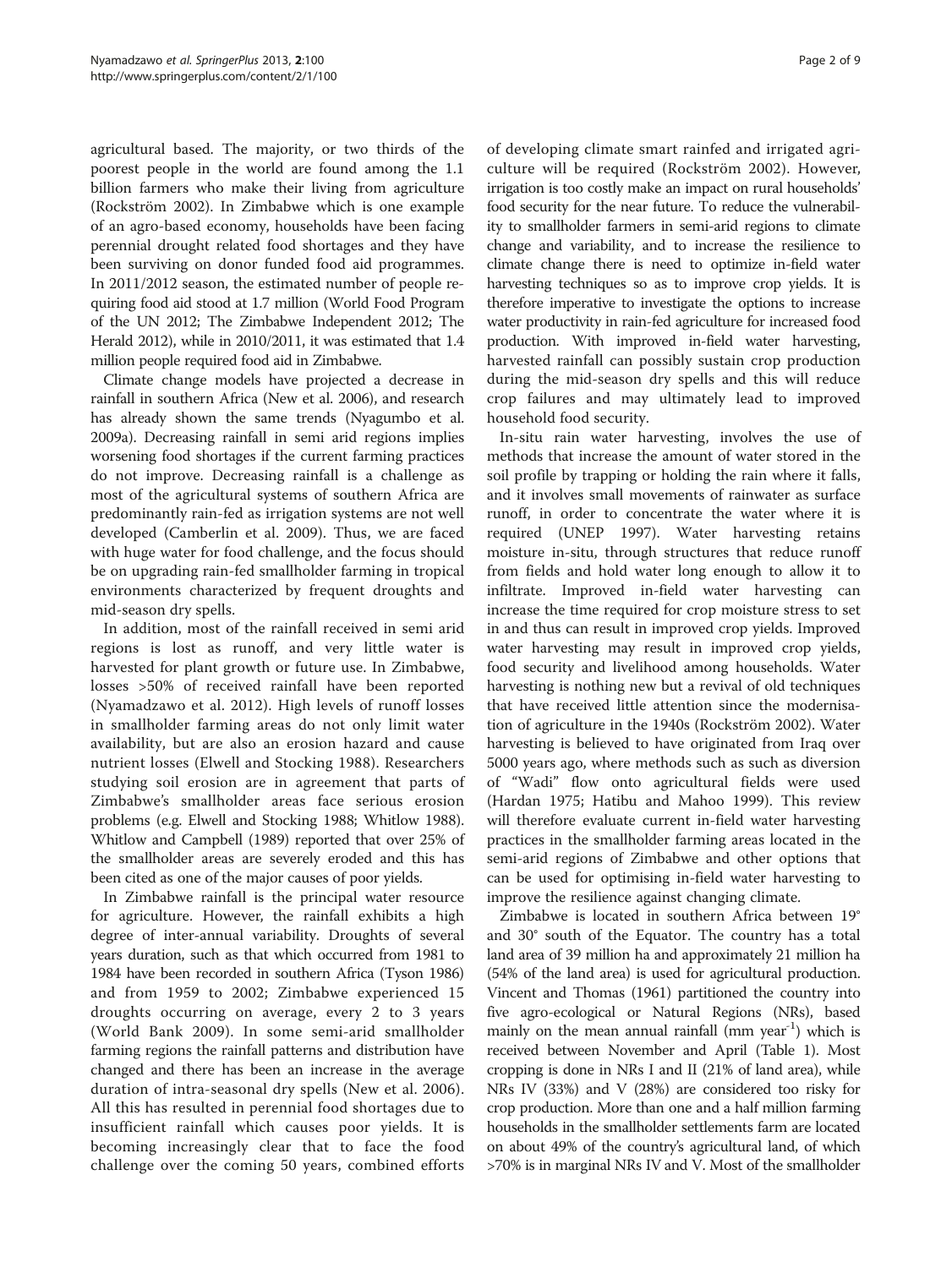| Natural region | Area (000 ha) | % of total land | Annual rainfall (mm) | <b>Farming system</b>                                                                                  |
|----------------|---------------|-----------------|----------------------|--------------------------------------------------------------------------------------------------------|
|                | 613           | 1.56            | >1000                | Suitable for dairy farming forestry, tea, coffee, fruit, beef<br>and maize production                  |
|                | 7 3 4 3       | 18.68           | 750-1000             | Suitable for intensive farming, based on maize, tobacco,<br>cotton and livestock                       |
| Ш              | 6855          | 17.43           | 650-800              | Semi-intensive farming region. Suitable for livestock<br>production, fodder crops and cash crops       |
| IV             | 13 010 036    | 33.02           | 450-650              | Suitable for farm systems based on livestock and resistant<br>fodder crops. Forestry, wildlife/tourism |
|                | 10 288        | 26.2            | $<$ 450              | Extensive farming region. Suitable for extensive cattle<br>Ranching, forestry, wildlife/tourism        |

<span id="page-2-0"></span>Table 1 Natural regions, a real coverage (hectares (ha)) and rainfall distribution in Zimbabwe

farming areas are in the marginal agro-ecological regions which have (i) low rainfall (ii) severe dry spells; and (iii) shallow sandy soils of low fertility (FAO [2006\)](#page-7-0). The data on current water harvesting and conservation practices that have been used and that are currently being promoted were collected from literature that included published and unpublished materials from Government departments in the Ministry of Agriculture such as the Institute of Agricultural Engineering and Agricultural extension services (Agritex), the World Wide Web, non-governmental organization (NGO) and research reports.

# Results and discussion

Pre-independence soil and water conservation in Zimbabwe Soil and water conservation in Zimbabwe (formerly Rhodesia) dates back to the early 1900's following the introduction of the plough and permanent settlements. The plough was introduced around 1920's following the arrival of white settlers. The introduction of permanent settlements and the plough also saw the abandonment of traditional farming practices which were used to conserve water in-field. The introduction of the plough was accompanied by massive land degradation and this led to the introduction of the contour ridge that was designed by Alvord in the 1930's (Alvord [1958](#page-7-0)) and some conservation agriculture practices in the form of Conservation Farming basins that were first implemented in Musana communal lands in the North-eastern part of the country by Brian Oldrieve (Oldrieve [1993](#page-8-0)).

The contour ridge was mainly targeted for the commercial farming sector in high rainfall areas. However, due to increased land degradation in the newly established smallholder farming areas, contour ridges were also introduced indiscriminately to combat accelerated soil erosion in smallholder farming areas in the 1930s, and later enforced through the Natural Resources Act section 52 in 1941, without considering the rainfall characteristics that had contributed to accelerated erosion after the introduction of the plough in the 1930s (Aylen [1941](#page-7-0); Alvord [1958](#page-7-0)). In semi arid areas contour ridges were inappropriate as they disposed off the precious water from the fields instead

of retaining it. Construction of standardized contour ridges has been enforced by governments since the 1930's and due to the enforcement; the whole idea of soil conservation became unpopular among smallholder farmers. The use of contour ridges was resisted by farmers, as it was seen as a tool of oppression because of the brute force used to enforce the law and the high labour demand required for the construction of the contours. Contour ridges took off 15% of the land out of production and there was no appropriate equipment to use. They were also irrelevant to drought prone regions where rainfall is scarce. During the liberation war of the 1970's the concept of "Freedom Farming" was introduced by the freedom fighters and this involved destruction of existing contour ridges as a protest against the colonial regime and this only stopped after independence in 1980. However, to date, the standard contour ridges are to some extent still enforced, but it is now possible to establish other means of soil conservation without actually breaking the law (Dreyer [1997\)](#page-7-0).

# Soil and water conservation efforts of the 1980 and 1990's in Zimbabwe

In 1980, when Zimbabwe became an independent state, the government formulated new policies for the agricultural sector. However, most of these policies failed because the authorities employed a top-down policy, with the government and the secretariat assuming the custodial role (especially regarding the resource-poor farmers). Even today, although perception and approaches are changing, the standard contour ridges are to some extent still predominant, despite the introduction of other practices in soil and water conservation (Gumbo et al. [2012](#page-7-0)). The uses of water harvesting technologies for improved water use efficiency have been evaluated in several semi arid regions of the country. Farmers in semi arid regions of Chivi have successfully used water harvesting technologies such as the *Fanya ju* and spreading of termitaria (Hagmann and Murwira [1996a](#page-7-0)) to increase crop yields relative to conventional tillage. In addition, farmers driven innovative soil and water harvesting practices e.g. Infiltration pits (chibatamvura), crop rotations, winter cropping, improved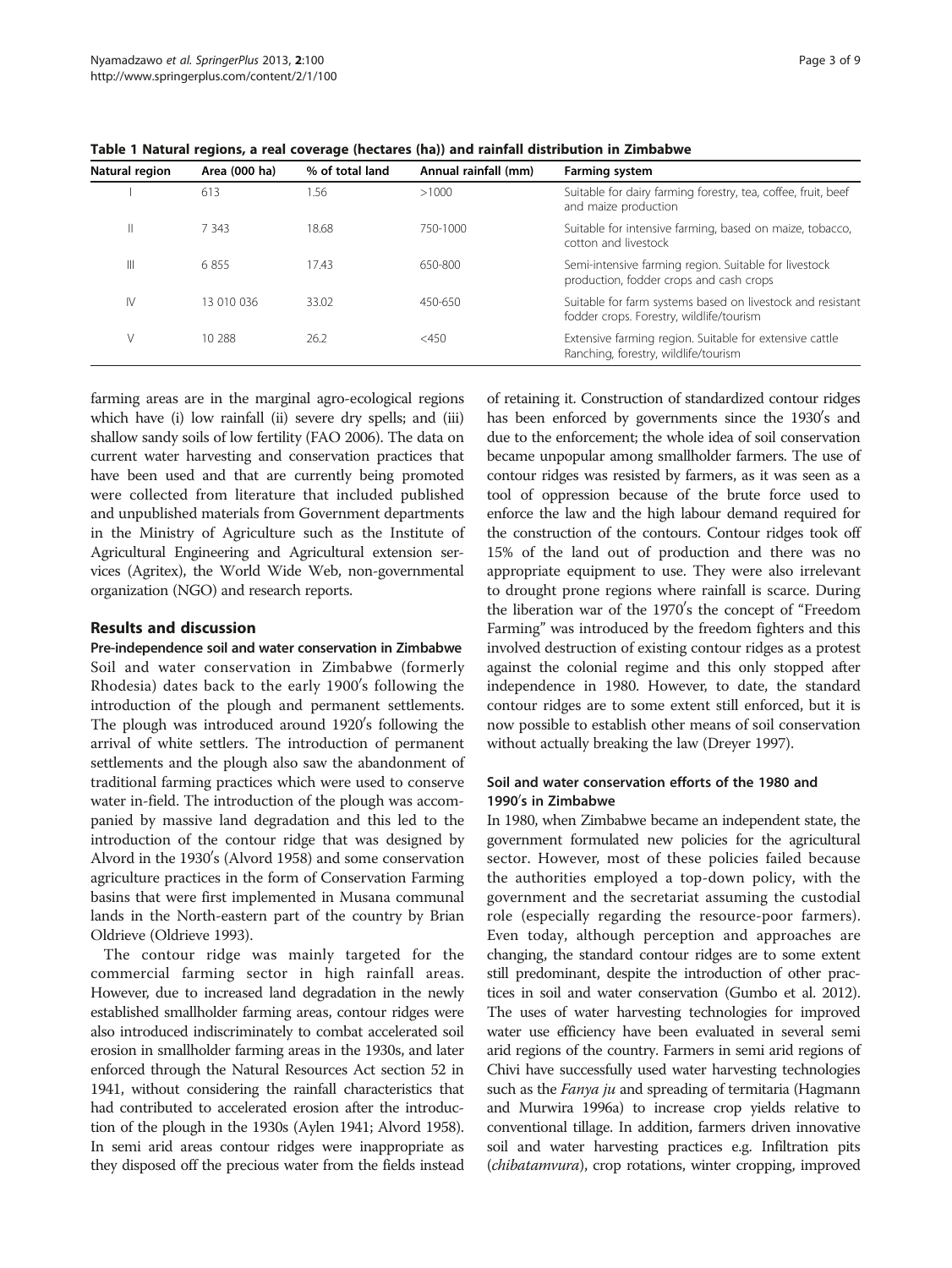tillage techniques and many others have been used in Zimbabwe. A survey by Mutekwa et al. [\(2005;2006](#page-7-0)) in ward (Ngundu) of Chivi district in Masvingo with a total population of 9031, showed that infiltration pits, fanya juus, tied ridges, macro-catchments and graded contours were adopted by 61%, 34%, 27%, 10% and 7% of the population respectively.

In the first 20 years after independence efforts to manage water in rain-fed systems using water conservation technologies focused on in-situ water harvesting techniques such as tied ridging (*mariji*), tied furrows and conservation tillage (CONTIL) (Hagmann and Murwira [1996b](#page-7-0)). The CONTIL project began in Zimbabwe in 1988 to 1996 as a collaborative project between AGRITEX and GTZ implemented with the aim of developing a number of tillage techniques to address problems related to soil loss, water run-off, and declining yields (Vogel [1992\)](#page-8-0). Its initial aim was to reduce soil erosion through improved farmer husbandry techniques and it evaluated three reduced tillage systems (mulch ripping, clean ripping, and tied ridging) against two traditional systems (conventional tillage and hand hoe) (Marongwe et al. [2012\)](#page-7-0). The project evolved in an attempt to promote a completely different way of working within the government extension service. This implied a shift away from Agritex's rigid, linear, top down extension model, to a more process-oriented approach where farmer driven needs led to the development of the bottom up approach (Hagmann and Murwira [1996b\)](#page-7-0). After five seasons of research, Moyo and Hagmann ([1994\)](#page-7-0) concluded that mulch ripping with its higher wateruse efficiency appeared to be the most viable conservation tillage treatment in the semi-arid areas of Zimbabwe. However, several on-station and on-farm research activities on conservation tillage and erosion by the Institute of Agricultural Engineering (IAE), Agricultural Research Trust Farm (ART Farm) and Henderson Research Station failed to see any significant uptake of conservation tillage technologies by the smallholder farming sector in Zimbabwe (Marongwe et al. [2012](#page-7-0)).

Nyagumbo ([1999](#page-7-0)) describes experiences on maize production using tillage systems from on-station and on-farm research in Zimbabwe carried out between 1988 and 1997. On-station, four conservation tillage methods namely no-till tied ridging, mulch ripping, clean ripping and hand hoeing were compared to the control of conventional tillage system and the results showed that on farm maize yields were significantly different from farmer to farmer, depending on their management skills, seasonal rainfall and soil type. The results from the work by Nyagumbo [\(1999\)](#page-7-0) showed that there was no scope for giving blanket recommendations to farmers on no-till tied ridging. It was also realised from the study that tied ridging alone could not bring better yield results to the farmers; hence there is a

need to incorporate soil fertility and other management components for improved productivity. Tied ridges could not work without the support of structures such as contour ridges, infiltration pits and other preventive structures. Tied ridges on sandy soils did not overally increase soil water content within the root zone due to the low water holding capacity of sands.

Despite the effectiveness of some water conservation techniques, adoption by farmers has been poor mainly because of several factors among them; high labour intensity, e.g. in Tanzania, the cost of making tie ridges is estimated at 33% higher than conventional land preparation using hand hoes (Ibraimo and Munguambe [2007](#page-7-0)). (ii) Available water harvesting techniques have been designed in a "one size fits all" approach as there are no technical guidelines on water harvesting technologies suitable for different climatic and soil conditions. To address these challenges, there is a need of a more efficient capture and use of the scarce water resources in arid and semi-arid areas. An optimization of the rainfall management, through water harvesting in sustainable and integrated production systems can result in improved livelihood of the small-scale farmers' through improved rain fed agriculture production (Ibraimo and Munguambe [2007](#page-7-0)).

In 2003, after substantial donor funding targeting improved food security for vulnerable households, there was renewed effort to promote soil and water conservation. Some of the technologies that were promoted included minimum mechanical soil disturbance, maintenance of soil cover with organic materials and diversifying crop rotations or sequencing or associations adapted to local environments (Marongwe et al. [2012](#page-7-0)). In 2008 the government got involved in conservation agriculture resulting in the launch of the Conservation Agriculture Promotion Network (CAPNET) which brought together different government departments and ministries (Ministry of Agriculture, Mechanization and Irrigation Development [2008\)](#page-7-0) but to date, CAPNET has since been absorbed into the main CA Task Force.

In addition some permanent water conservation practices that were intiated in the 1980s' such as the zero-grade or dead level contours reinforced with infiltration pits were also promoted by non-governmental organizations (NGOs) in semi arid areas of areas such as Gwanda, Zvishavane and Chiredzi districts during this re-newed effort (Motsi et al. [2004;](#page-7-0) Mugabe [2004](#page-7-0); Munamati and Nyagumbo [2010](#page-7-0); Mupangwa et al. [2011](#page-7-0); Gumbo et al. [2012\)](#page-7-0). Results from these studies have shown that dead level contours and infiltration pits can contribute towards improved soil water status in the cropped fields, as soil water on both upslope and downslope sides of the infiltration pit was replenished (Mugabe, [2004\)](#page-7-0).

Dead level contours are permanent and they are only made once and they have been reported to increase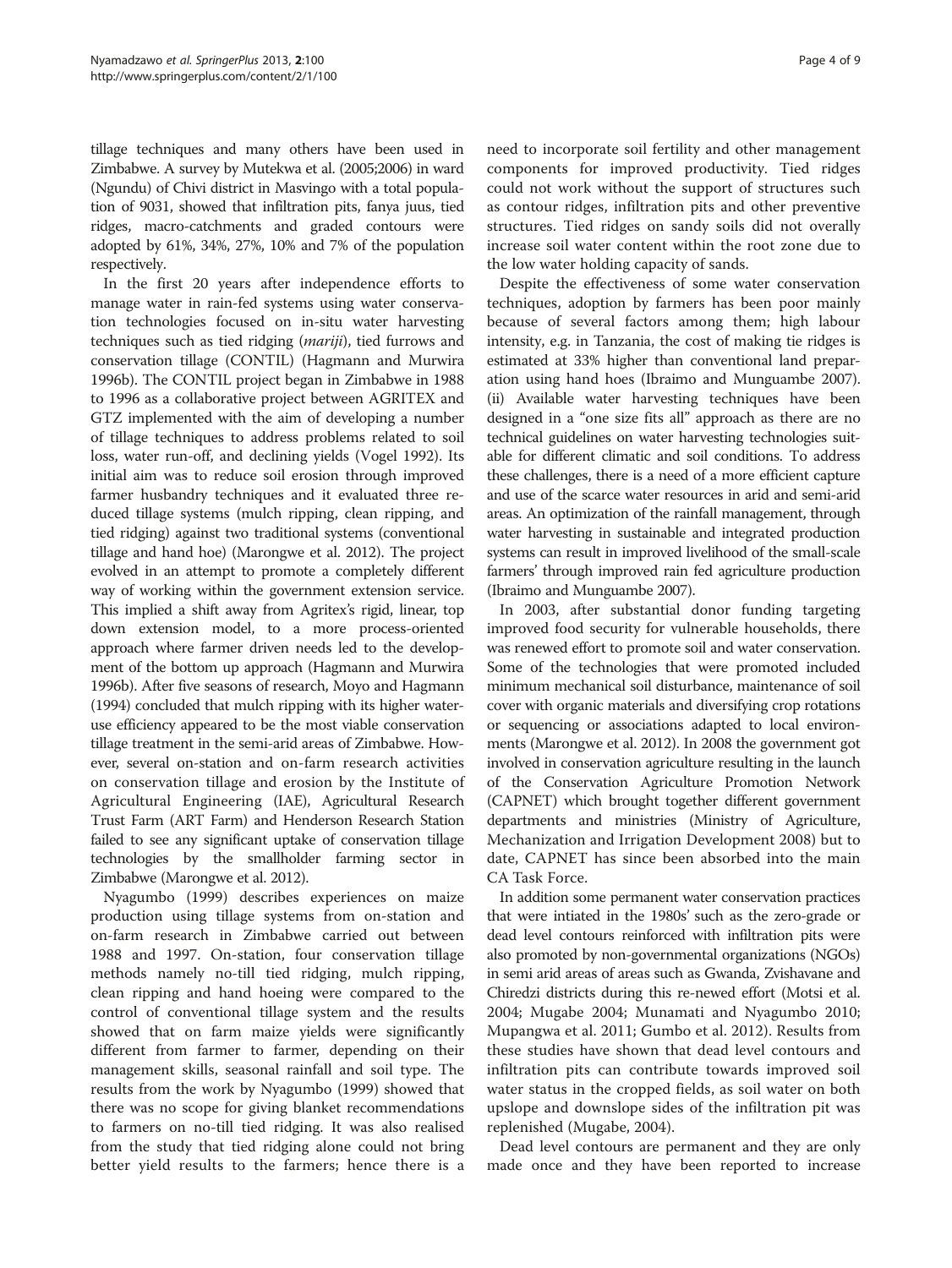maize yields in semi arid regions of Zimbabwe (Gumbo et al. [2012\)](#page-7-0). However, though considerable progress has been made with respect to adoption of dead level contours by farmers (Hagmann and Murwira [1996a\)](#page-7-0), little is known about the technical design of these water harvesting techniques for different soils and rainfall regimes. Some of these water harvesting technologies may cause a potential risk of erosion if the quantities of runoff harvested is greater than the capacity of the structures. However, only a few studies e.g. Mupangwa et al. [\(2006](#page-7-0)) and Gumbo et al. [\(2012\)](#page-7-0) have been carried out to assess this.

# Water conservation lessons from other regions

There are several in-field water conservation practices that have been used in several regions of Africa including: earth bunds, planting pits or planting basins and their modifications used in different parts of East and West Africa (Critchley [2009\)](#page-7-0). Planting pit or basin is commonly used in the sub-region with various modifications including the zai pits (Tassa) in Burkina Faso, Niger and in Mali, and half moon (*demi-lunes*) in Niger. The zai pits for concentration of in-field runoff, which originating in Burkina Faso have been practiced for centuries among smallholder farmers in West Africa (Reij et al. [1988](#page-8-0)). In a study in Niger, Olaleye et al. [\(2006](#page-8-0)) reported higher yields on zai treatments compared to flat planting and this was attributed to a build-up in the soil organic matter contents which may have increased the soil water holding capacity in the zai treatments. In Kenya, the zai technique utilizes shallow, wide pits that are about 30 cm in diameter and 15–20 cm in depth, in which four to eight seeds of a cereal crop are planted. In the Njombe district of southern Tanzania, the pits are made bigger and deeper (at least 0.6 m deep), and a 20 liter volume of manure is added and farmers plant about 15 to 20 seeds of maize per pit (Mati [2005\)](#page-7-0).

Another variant of the zai is the Chololo pits, a method in which pits with a diameter of 22 cm and a depth of 30 cm are used. The pits run parallel to the contour and have an in-row space of 60 and inter-row spacing of 90 cm. Ashes (to expel termites), farmyard manure and crop residues are added into the pit and this is covered by a little soil, and some space is left to hold runoff water. Some of the soil that was excavated when making the pit is used to make a small bund around the hole. One or two seeds of maize or millet or sorghum are planted per hole and yields have been reported to triple even during very dry years (Mati [2005](#page-7-0)). A larger version of the zai is the 'five by nine' pit, which has surface dimensions of 60 x 60 and a depth of 60 cm. The pits are larger than zai and "five by nine" refers to the five maize seeds (for dry areas) or nine maize seeds (for wet areas) planted at the pit diagonals. This type of pit can be re-used for a period of up to 2 years (Mati [2005](#page-7-0)).

Micro basins, also called earth basins have also been used in semi-arid regions of Africa to capture and hold

rainwater (Kassougue et al. [1996\)](#page-7-0). Micro basins are constructed by making low earth ridges on all sides, they are normally circular, and square or diamond shaped micro-catchments which are 1-2 m in width and about 0.5 m depth (Mati [2005\)](#page-7-0). In addition, earthen bunds which are of various forms of earth-shapings created for ponding runoff water have been used for water harvesting in semi arid regions of Africa (Ibraimo and Munguambe [2007](#page-7-0)). The variations of earthen bunds include contour bunds, semi-circular bunds and Negarims microcatchments which have been used in arid and semi-arid regions where the seasonal rainfall can be as low as 150 mm (Mati [2005](#page-7-0)). These earthen bunds have been used widely in Kenya, for example in Busia, district of Kenya, while semi-circular bunds are made by digging out holes along the contours. Negarims microcatchments are regular square earth bunds, which have been turned 45 degrees from the contour to concentrate surface runoff at the lowest corner of the square where there is an infiltration pit dug. Fruit trees can be grown in the pits were all the runoff is concentrated.

Contour earth ridges, which are generally 15–20 cm high, constructed parallel to the contour and spaced 1.5 to 3 m apart, have been found to be useful for producing crops and trees. Contour earth ridges are constructed by digging a furrow along the contour and throwing the soil on the downslope side to form ridges. However, their adoption in Kenya has been limited without technical assistance (Thomas [1997](#page-8-0)). Broadbed furrow systems are a modification of contour ridges, with a catchment ahead of the furrow and a within-field micro catchment water harvesting systems which are used extensively in Ethiopia, Kenya and Tanzania. The systems are made from small earthen banks with furrows which collect runoff from the catchment area on the higher sides between the ridges. The system is most suitable in areas where the annual rainfall is from 350 mm-700 mm, with even topography, with gentle slopes of about 0.5-3% steepness and soils that are fairly light and have high infiltration rates (Mati [2005\)](#page-7-0). The other water harvesting technologies that have also been successfully used in other countries include the half moon basins in Mali and the low lying crescents in Sudan (El Sammani and Dabloub [1996\)](#page-7-0).

Several recommendations on the different water harvesting technologies have been made from the regions and Zimbabwe can certainly learn from those experiences. For example, in Arusha and Kilimanjaro regions of Tanzania, an evaluation of tied ridges, open ridges, potholes (small holes) and flat planting as techniques for water harvesting showed significant maize yield increases under tie ridging as this method retained more moisture than the other methods. The recommendations were that tied ridges were not suitable where the average annual rainfall is more than 800 mm, as they may cause water logging. In areas with sandy soils, tie ridging is not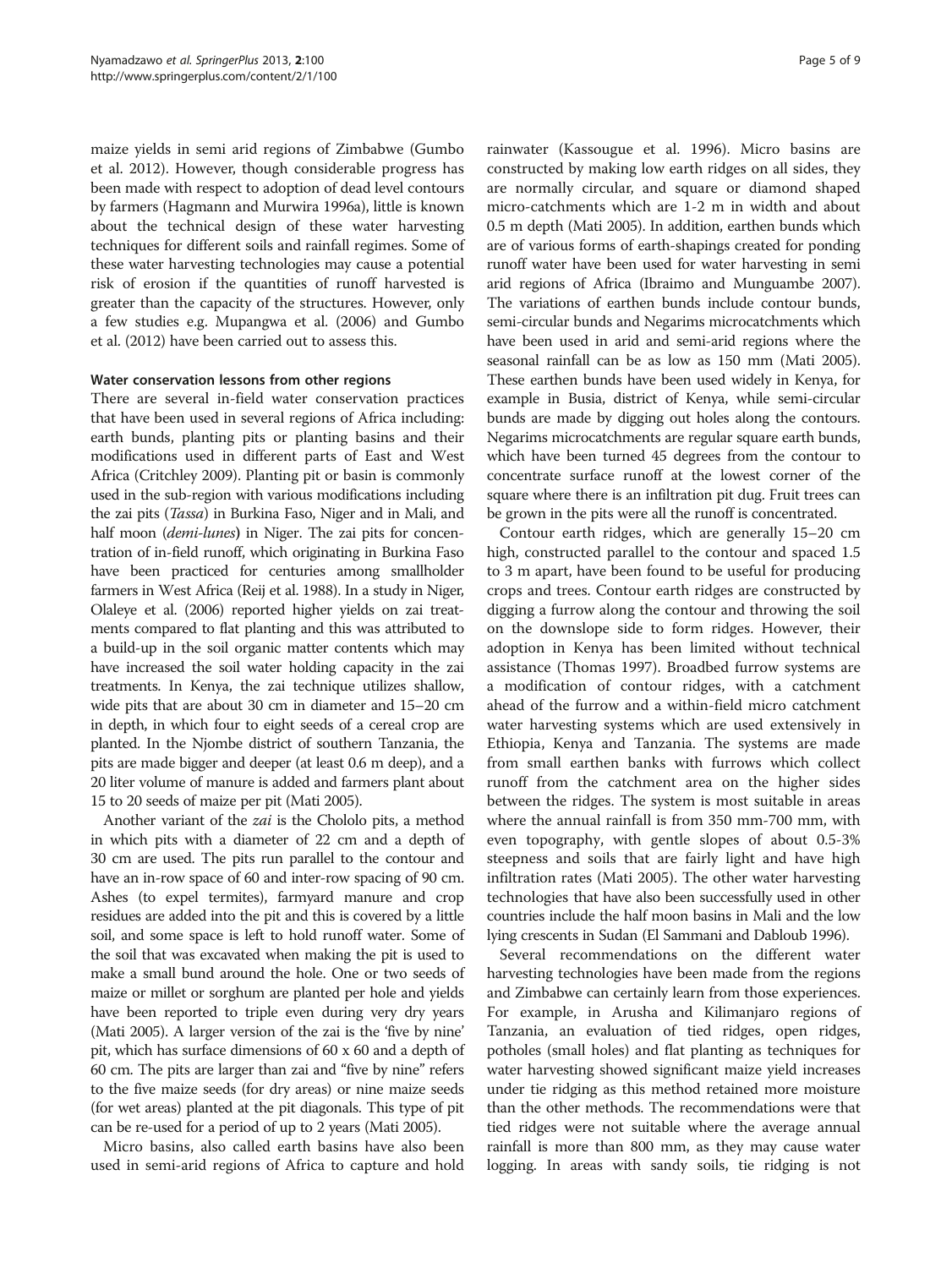recommended due to high water percolation and water logging respectively, while in drier areas with about 500 mm rainfall, tie ridging is recommended to farmers who have easy access to capital resources, while potholing is recommended to farmers with scarce resources. Other recommendations included the crest and side seed placement in ridges to eliminate water logging. However, the main problems associated with these water harvesting structures are that they are difficult to construct, have high labour requirements and they do not allow the use of mechanization (Critchley and Siegert [1991](#page-7-0)). Some of the water harvesting technologies needed to be constructed on an annual basis and this was a reason for poor uptake. From these experiences from the region, it was observed that water harvesting technologies should not be given as a blanket recommendation.

# Future directions of water conservation

Besides the water harvesting technologies that have been promoted in the 1990's, currently some interventions that have been borrowed from other regions of sub Sahara Africa are being promoted or tested in Zimbabwe and these include; basin tillage (makomba), a modification of the zai which has been widely promoted under Precision Conservation Agriculture (PCA), half moon basins and shallow planting furrows using a hand hoe among others (Twomlow et al. [2008](#page-8-0)). These basins were introduced targeting poor and vulnerable households without access to draft power and also during a period when initiatives were promoted by NGOs without the assistance of the government extension system which was largely excluded by the donors. It was only until 2008 that the government got involved in conservation agriculture when they launched the Conservation Agriculture Promotion Network (CAPNET) which has since been absorbed into the national CA Task Force.

In Zimbabwe by the 2007/2008 season, more than 50 000 households had tried the PCA technology and it resulted in increased average cereal yields by 50 to 200% in > 40 000 households (Twomlow et al. [2008\)](#page-8-0). For most of these households, inputs were provided, however, there is need for planning to assure success and sustainability, so that the farmers are able to support themselves without the help of NGOs by the end of the programs. Most of the programs have failed to continue after the NGOs or the Government stopped providing inputs. From the available literature, the major challenges of all the technologies still remain high labour intensity and at times blanket recommendations of interventions and resource constraint of farmers (Munamati and Nyagumbo [2010](#page-7-0)). For instance makomba though they have been adopted by some farmers are still a challenge because of the perennial high labour demand, to the extent that they have been given a nickname, "diga ufe" in vernacular large which translate to

"dig and die". To date farmers who are willing to adopt such technologies face a lot of stigma from fellow farmers because such technologies are perceived to be for the poor and not for the resource endowed. Resource ownership is also a key factor in farmers' ability to scale out water harvesting technologies and a study by Munamati and Nyagumbo [\(2010](#page-7-0)) showed that performance was significantly linked to resource status.

In the face of these challenges, farmers in semi-arid areas have tended to show more interest in large, semi permanent to permanent water harvesting mechanical structures (Hagmann and Murwira [1996a\)](#page-7-0). In recent years, increased attention has been focused on introducing other options for water harvesting as alternatives to the available technologies. These options include modifications of the standard contour ridges through incorporating infiltration pits (Maseko [1995](#page-7-0)), deepened contours, fanya juus, tied furrows, the 'five by nine' method that is used in Kenya (Mati [2005\)](#page-7-0) and dead level contours (Motsi et al. [2004](#page-7-0); Gumbo et al. [2012\)](#page-7-0).

The dead level contour is a farmer driven innovation developed in 1988, which led to the adjustments and modification of the standard graded contours. In 1988, about 10 farmer innovators in Zvishavane and Chivi districts, in Zimbabwe, were part of the Indigenous Soil and Water Conservation in Africa Project to share their knowledge and discuss dead level contour innovations (Hagmann and Murwira [1996a\)](#page-7-0). After that, the technology of dead level contours has spread, and the number of adopters increased to about 5000 in ten pilot districts. However, research has not moved fast enough to scientifically justify the use of these techniques such that little is known about the conditions under which such techniques provide beneficial effects (Nyagumbo et al. [2009b](#page-8-0)). Some work by NGOs such as Practical Action, have shown that farmers benefit a lot from using dead level contours (Nyagumbo et al. [2009b;](#page-8-0) Munamati and Nyagumbo [2010](#page-7-0); Mupangwa et al. [2011;](#page-7-0) Gumbo et al. [2012](#page-7-0)), such that about 40% of the farmers still use these water harvesting strategies although the project that promoted them ended in 2004.

Another water harvesting technology that needs evaluation is the tied contour. To date there are no studies that have evaluated the potential benefits of using the tied contour ridges for water harvesting in semi arid smallholder farming areas of Zimbabwe. The advantage of tied contours is that they are a modification of the standard contour ridges which are already in place in almost every field in the smallholder farming areas. Permanent water harvesting technologies like tied contours are likely to be well received by farmers and future programmes should promote such technologies in addition to current efforts, especially in semi-arid areas. However, the merits of using these technologies are still unknown and this calls for further research to evaluate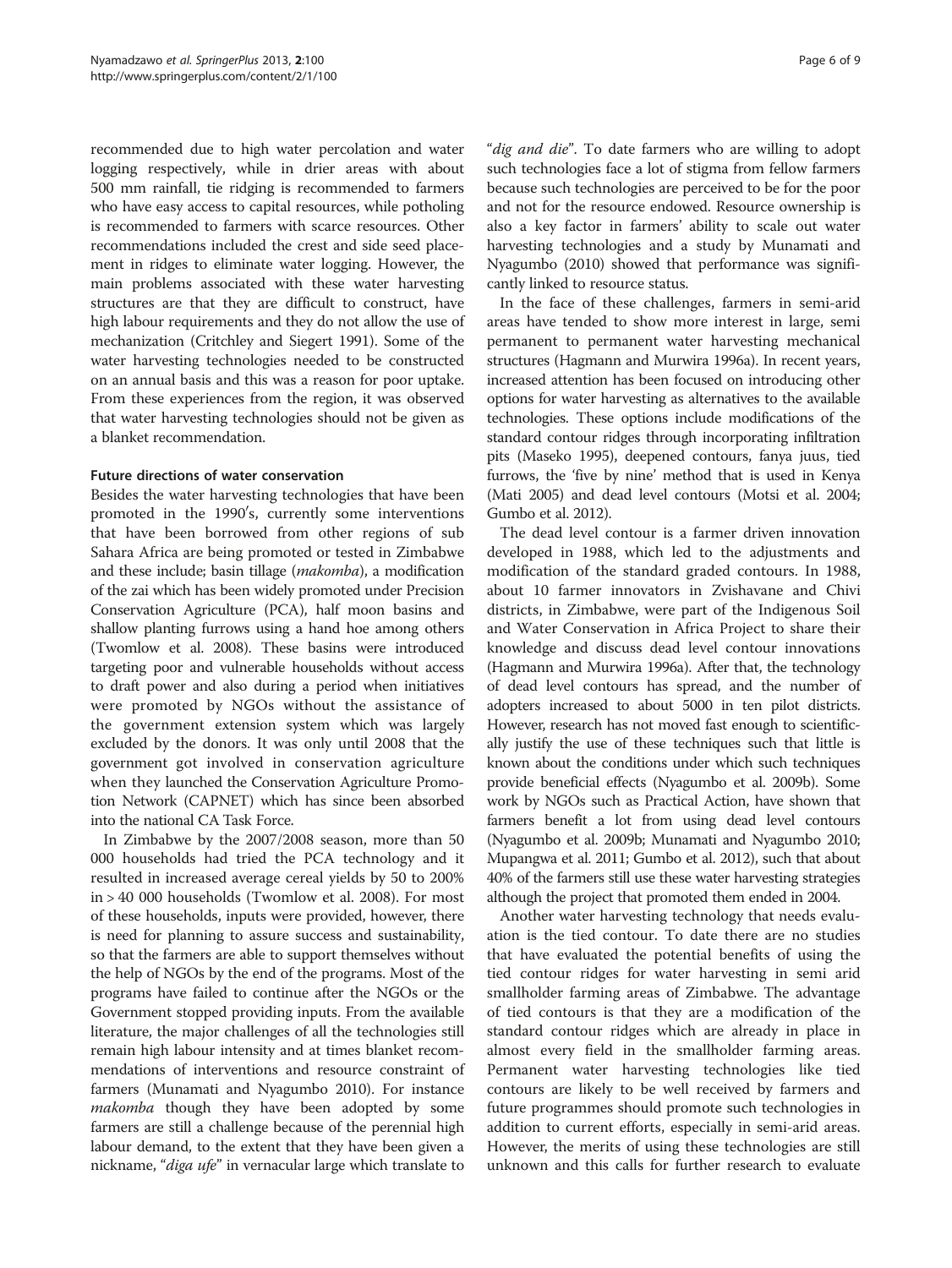the performance of tied contours as a water harvesting technology for the semi-arid smallholder farming areas.

Experiences from earlier large scale adoption of soil and water management techniques, for example the wide adoption of soil and water conservation in Machakos district in Kenya (Mati [2005](#page-7-0)), showed that improved management of soil and water also reduces land degradation. Therefore the adoption of a variety of water conservation technologies which should be availed to farmers in the 'farmers basket of innovations' may also control surface runoff and erosion, which currently constitutes the largest source of land degradation in tropical savannahs. There is need to couple soil conservation with other practices with short-term benefits. Research shows smallholder farmers will adopt technologies with short term benefits even if long term benefits are higher.

# Research gaps

Most of the water that is harvested in-field is stored in the soil. In situ water harvesting works better where the soil is deep enough and the water holding capacity is large enough to retain moisture which can be used by the crop during dry spells and where rainfall is equal or more than the crop water requirement. Some of these technologies may not work in areas were the soils are sandy, because of poor water retention. Currently the recommendations for water harvesting technologies give blanket recommendation and do not consider inherent differences in soil water holding capacities, soil depth and texture. Thus, there is need to carry out research on water harvesting across a range of soils so as to recommend the best technology for each soil type. In addition, there is need to integrate water harvesting with improved fertility and crop management in order to increase efficiency of use of the harvested water.

In addition, the effects of combining more than one in-situ water harvesting technology on crop growth are also unknown and this calls for further research. There is also need to identify sustainable mechanisms for promoting evaluated and proven water harvesting techniques as current extension methodologies and donor driven initiatives in Zimbabwe have failed to increase uptake and sustained adoption of such techniques. Exploring farmer-led knowledge sharing platforms should be explored for scaling up proven technologies.

There is need for policies to promote the uptake of in-field water harvesting in semi arid to arid regions of Zimbabwe. Zimbabwe like many other countries in the region has no clear government policies and legislation on the use of in-field water harvesting in semi arid to arid regions (Nyagumbo and Rurinda [2011\)](#page-7-0). The smallholder farmers remain at the "tail-end" of policy making, and in most cases, policies are designed using the top to bottom approach. In addition, there are no incentives that are

given to farmers who take up innovative in-field water harvesting. For some farmers the benefits are there but research must clearly show the benefits of adopting improved water harvesting, among them increased yield and improved food security. There are no technical guidelines or manuals that farmers can use as reference material for most water harvesting technologies. In the few cases where the guidelines are available, they are mostly in English and not in a language most farmers would easily understand (Practical Action [2012\)](#page-8-0). Except for the effort by some NGOs, the government has not been active in providing manuals even to its extension staff and the farmers. In addition, the land tenure system in Zimbabwes' newly established resettlement areas is not well defined. After the fast track land reform that began in 2000, land users in new resettlement areas are not willing to invest in water harvesting technologies, because they lack land tenure security, even though they have the knowledge of the technologies.

There is also need to evaluate promising water conservation strategies from other regions before promoting them in smallholder farming areas in Zimbabwe. A technology may be indigenous to the farming system of origin, while being an innovation to the society of adaptation. Some technologies that have been evaluated in semi arid countries e.g. Kenya and Sudan should be evaluated for suitability to local conditions.

#### Conclusions and recommendations

In-field water harvesting is one of the many climate change adaptation strategies that can be adopted by farmers in the semi- arid regions of Zimbabwe. In-field water harvesting can potentially enhance soil water storage, and this will enable crops to survive during mid season droughts. Improved water harvesting may result in improved crop yields, food security and livelihood among households. Water harvesting should be integrated with other management strategies e.g., improving soil fertility management, tillage, timing of operations, pest management and choice of cropping system in order to increase the efficiency of use of the harvested water. Water, is probably the strategic entry point, for reducing risk of crop failure due to water scarcity. However, there is need for changes in policies to promote the use of in-field water harvesting technology in the semi-arid smallholder farming areas, improved extension activities, knowledge dissemination, and the promotion of farmer-led knowledge sharing to increase the resilience of farmers to changing climate. The policies should also address the current land ownership structure to encourage farmers to invest on their land. Water harvesting technologies from other regions also need to be explored and tested in Zimbabwe. More permanent water harvesting technologies may be a solution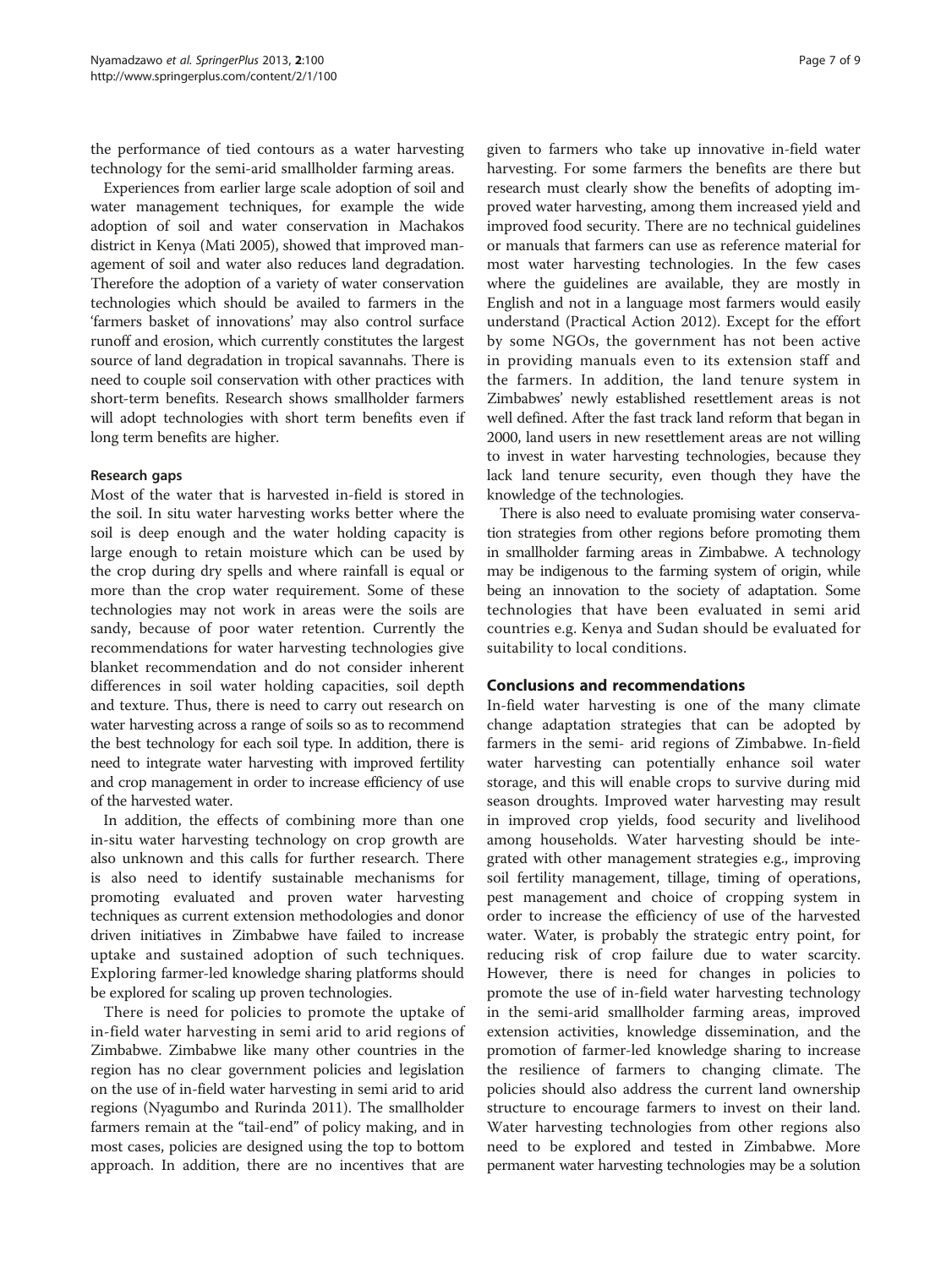<span id="page-7-0"></span>to the problems of perennial high labour requirements of the current water harvesting practices; hence there is need to promote them. Farmers should be given a 'farmers basket of innovations' that is full of options, from which they could select the ones most suited to their complex and diverse agronomic, environmental, climatic, socioeconomic conditions and resource endowments.

#### Competing interest

The authors declare that they have no competing interests.

#### Authors' contributions

GN generated the draft paper outline and the first draft, DG contributed a section on uptake of water harvesting technologies, MW and JN revised and commended on the draft before submission. All authors contributed on references, read and approved the final manuscript.

#### Author details

<sup>1</sup>Department of Environmental Sciences, Bindura University of Science Education, Box 1020, Bindura, Zimbabwe. <sup>2</sup>Department of Soil Science and Agricultural Engineering, University of Zimbabwe, Mount Pleasant, Box MP167, Harare, Zimbabwe. <sup>3</sup>ICRISAT Bulawayo, Box 776, Bulawayo, Zimbabwe.

#### Received: 5 October 2012 Accepted: 5 March 2013 Published: 11 March 2013

#### References

- Alvord ED (1958) Development of native agriculture and land tenure in southern Rhodesia, Unpublished ms. Rhodes House, University of Zimbabwe, Harare Aylen D (1941) Who built the first contour ridges. The Rhodesia Agricultural J
- 36:452–484 Bratton M (1987) Drought, food and the social organisation of small farmers in Zimbabwe. In: Glantz M (ed) Drought and hunger in Africa denying famine a
- future. Cambridge University Press, New York, pp 31–35 Camberlin P, Moron V, Okoola R, Philippon N, Gitau W (2009) Components of
- rainy seasons' variability in Equatorial East Africa: onset, cessation, rainfall frequency and intensity. Theor Appl Climatol. doi[:10.1007/s00704-009-0113-1](http://dx.doi.org/10.1007/s00704-009-0113-1)
- Conway G (1997) The doubly green revolution. Food for all in the twenty-first century. Penguin Books, USA, p 334
- Critchley W (2009) Soil and water management techniques in rainfed agriculture: state of the art and prospects for the future. Background Note. Africa Technical Department Series. World Bank, Washington D.C
- Critchley W, Siegert K (1991) A manual for the design and construction of water harvesting schemes for plant production. Food and Agriculture Organization of the United Nations (FAO), Rome
- Department of Meterological Services (1981) Climate Handbook of Zimbabwe. Department of Meterological Services, Harare, Zimbabwe
- Dreyer S (1997) It's just like growing shallots...! Experiences with vetiver grass in a soil and water conservation programme for communal farmers in Zaka District., Zimbabwe, [http://www.vetiver.com/ZIM\\_zaka.htm.](http://www.vetiver.com/ZIM_zaka.htm) 02 October
- El Sammani MO, Dabloub SMA (1996) Making the most of local knowledge: water harvesting in the red hills of Northen Sudan. In: Reij C, Scoones I, Toulmin C (eds) Sustaining the soil; Indegenous soil and water conservation in Africa. Earthscan Publications, London
- Elwell H, Stocking MA (1988) Loss of nutrients by sheet erosion is a major hidden farming cost. Zimbabwe Sci News 22(7/8):79–92
- FAO (2006) Food and agriculture organization of the United Nations. Fertilizer use by crop in Zimbabwe, 1st edn. FAO, Rome
- Gumbo D, Snelder D, Wuta M, Nyagumbo I (2012) Zimbabwe: Keeping runoff on the land. In: Critchley W, Gowing J (eds) Water harvesting in sub-Saharan Africa. Routledge, London, p 256. ISBN ISBN-10: 041553786X | ISBN-13: 978-0415537865
- Hagmann J, Murwira K (1996a) Indigenous soil and water conservation in Southern Zimbabwe: A study on techniques, historical changes and recent developments under participatory research and extension (Part 1). In: Reij C, Scoones I, Toulmin C (eds) Sustaining the soil. Indigenous soil and water conservation in Africa, Earthscan, London, pp 97–106. ISBN 1 85383 372 X
- Hagmann J, Murwira K (1996b) Indigenous soil and water conservation in Southern Zimbabwe: A study on techniques, historical changes and recent developments under participatory research and extension (Part 11). In: IIED Dryland Programme Issues, 63rd edn. International Institute for Environment and Development, London
- Hardan A (1975) Discussion: Session 1. In: Proceedings of the water harvesting Symposium, Phoenix, Arizona, March 26-28, 1974. U.S. Department of Agriculture Research Service, ARS-W-22
- Hatibu N, Mahoo H (1999) Rainwater harvesting technologies for agricultural production: a case for Dodoma, Tanzania. In: Hatibu N, Mahoo H, Kaumbutho PG, Simalenga TE (eds) Conservation tillage with animal traction. A resource book of the Animal Traction Network for Eastern and Southern Africa (ATNESA), Harare. Zimbabwe, pp 161–171, p 173
- Ibraimo N, Munguambe P (2007) Rainwater Harvesting Technologies for Small Scale Rainfed Agriculture in Arid and Semi-arid Areas. Waternet Project, South Africa, PC17
- Kassougue A, Momota M, Sagara J, Schutgens F (1996) A measure for every site: traditional SWC techniques on the Dogon plateau, Mali. In: Reij C, Scoones I, Toulmin C (eds) Sustaining the soil; Indegenous soil and water conservation in Africa. Earthscan Publications, London
- Marongwe LS, Nyagumbo I, Kwazira K, Kassam A, Friedrich T (2012) Conservation agriculture and sustainable crop intensification: a Zimbabwe case study. Integrated Crop Management Vol 17:1–28, ISBN 978-92-5-107448-0 ISSN 1020-4555
- Maseko P (1995) Soil and water conservation for small-holder farmers in semiarid Zimbabwe. In: Proceedings of a technical workshop, Soil and Water conservation for smallholder farmers in semi-arid Zimbabwe-transfers between research and extension. Integrated Rural Development Programme (IRDEP), Masvingo, 3–7 April 1995
- Mati BM (2005) Overview of water and soil nutrient management under smallholder rainfed agriculture in East Africa. International Water Management Institute (IWMI), Sri Lanka, p 105, Working paper
- Ministry of Agriculture, Mechanization and Irrigation Development (2008) Proceedings on the launch of the Conservation Agriculture Promotion Network. Harare, Zimbabwe
- Motsi KE, Chuma E, Mukamuri BB (2004) Rainwater harvesting for sustainable agriculture in communal lands of Zimbabwe. Phys Chem Earth 29:1069–1073
- Moyo A, Hagmann J (1994) Growth-effective rainfall in maize production under different tillage systems in semi-arid conditions and shallow granitic sands of southern Zimbabwe. In: Jensen HE, Schjonning P, Mikkelsen AS, Madsen KB (eds) Proceedings of the 13th International Soil Tillage Research Organization (ISTRO) 475 –480, July, 1994., Aalborg, Denmark
- Mugabe FT (2004) Evaluation of the benefits of infiltration pits on soil moisture in semi-arid Zimbabwe. J Agron 3(3):188–190
- Munamati M, Nyagumbo I (2010) In situ rainwater harvesting using dead level contours in semi-arid southern Zimbabwe: Insights on the role of socioeconomic factors on performance and effectiveness in Gwanda District. Phys Chem Earth 35:699–705
- Mupangwa W, Love D, Tomlow S (2006) Soil-water conservation and rainwater harvesting strategies in the semi-arid Mzingwane catchment, Limpopo Basin, Zimbabwe. Phys Chem Earth 31:893–900
- Mupangwa W, Tomlow S, Walker S (2011) Dead level contours and infiltration pits for risk mitigation in smallholder cropping systems of southern Zimbabwe. Phys Chem Earth. doi:[10.1016/j.pce.2011.06.011](http://dx.doi.org/10.1016/j.pce.2011.06.011)
- Mutekwa V, Kusangaya S (2006) Contribution of rainwater harvesting technologies to rural livelihoods in Zimbabwe: The case of Ngundu ward in Chivi District. Water SA 32(3):437–444
- Mutekwa V, Kusangaya S, Chikanda A (2005) The adoption of rainwater harvesting techniques in Zimbabwe, the case of Chivi ward in Masvingo., Accessed: bscw.ihe.nl/pub/bscw.cgi/.../Kusangaya%202.pdf
- New M, Hewitson B, David B et al (2006) Evidence of trends in daily climate extremes over southern and west Africa. J Geophys Res 111:D14102. doi[:10.1029/2005JD006289](http://dx.doi.org/10.1029/2005JD006289)
- Nyagumbo I (1999) Conservation tillage for sustainable crop production systems: Experiences from on-station and on-farm research in Zimbabwe. In: Kaumbutho PG, Simalenga TE (eds) Conservation tillage with animal traction. A resource book of the Animal Traction Network for Eastern and Southern Africa (ATNESA). ATNESA, Harare Zimbabwe, pp 108–115, p 173
- Nyagumbo I, Rurinda J (2011) An appraisal of policies and institutional frameworks impacting on smallholder agricultural water management in Zimbabwe. Phys Chem Earth. doi:[10.1016/j.pce.2011.07.001](http://dx.doi.org/10.1016/j.pce.2011.07.001)